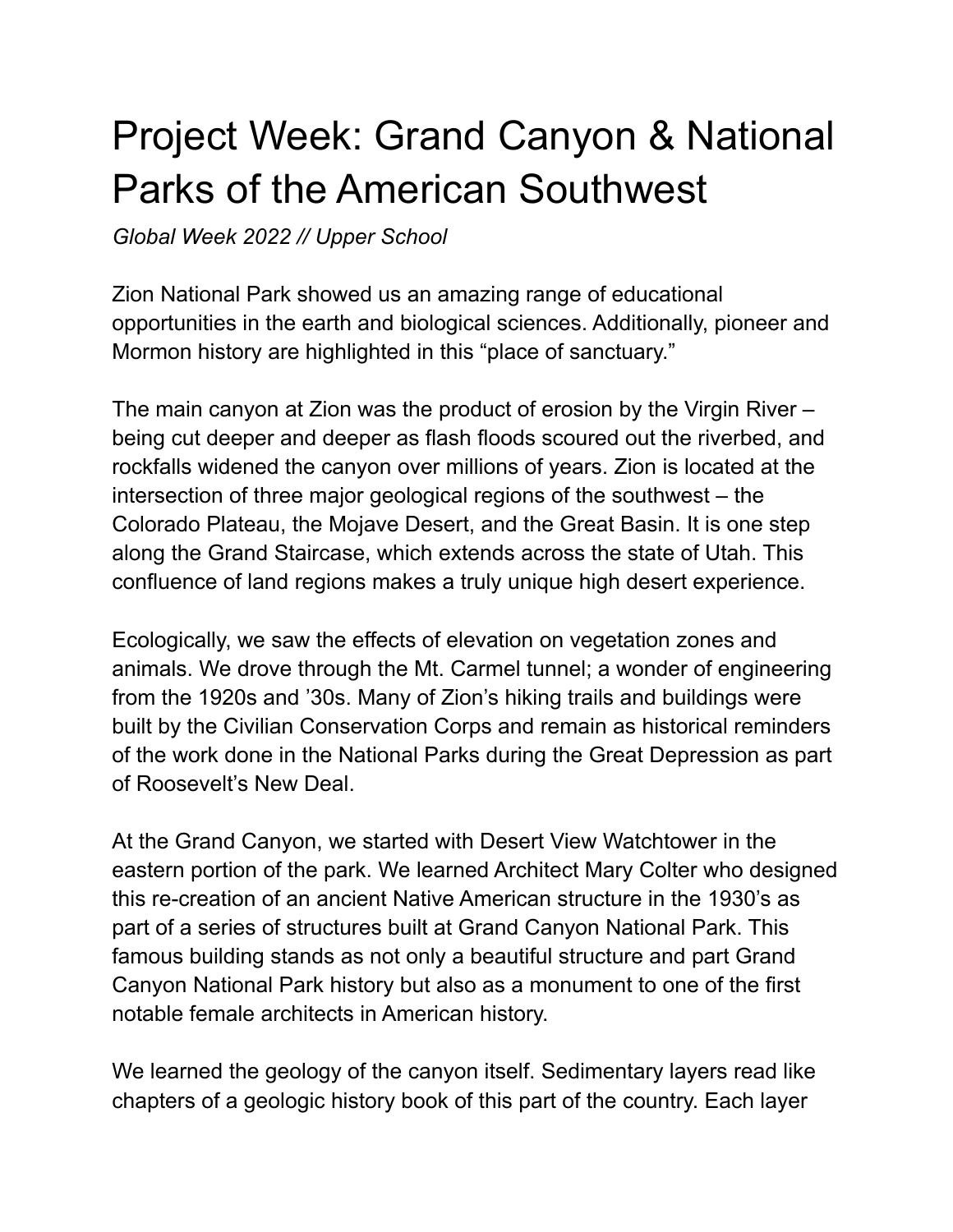represents a different time period, different environment, and different era of the history of life on this planet.

We hiked down the South Kaibab trail taking them back in time – each foot deeper into the canyon represents hundreds of thousands of years of geological history. We saw fossilized sponges and shells in the canyon walls in places where oceans can hardly be imagined today. We learned about the formation theories of Grand Canyon including the deposition of the sedimentary layers, uplift of the Colorado Plateau, down-cutting by the Colorado River, and erosional widening of the canyon over time.

## Other Highlights

We enjoyed the sunset at Coral Pink Sand Dunes State Park.

We rode on the cowboys' truck and went to cowboy dinner and s'mores in the middle of nowhere. We squeezed together in the cowboys' 1970s truck and got dusted from our teeth to feet but the students were so excited about it. They were laughing and singing all the way. We also stop by the cowboys' cow farm and played with the cows.

We did a three-hour float down the Colorado River. We had a very knowledgeable and experienced guide, Pat. He knows every rock of the mountain. It was cold, windy and even raining during the floating trip but we saw amazing scenes along the river. Some brave kiddos even jumped into the river when we took a short break by the river.

Flagstaff is the world's first International Dark Sky City. City regulations limit the amount of light pollution sent out to illuminate the desert sky. We had an unprecedented experience of night walk and star gazing at Buffalo Park. We were completely indulged in nature with a full moon, a beautiful stary night and winding mountains. We also learned the arrangements of the winter night sky and how to tell the stars that we saw. Plus MPA is the only group in the park!